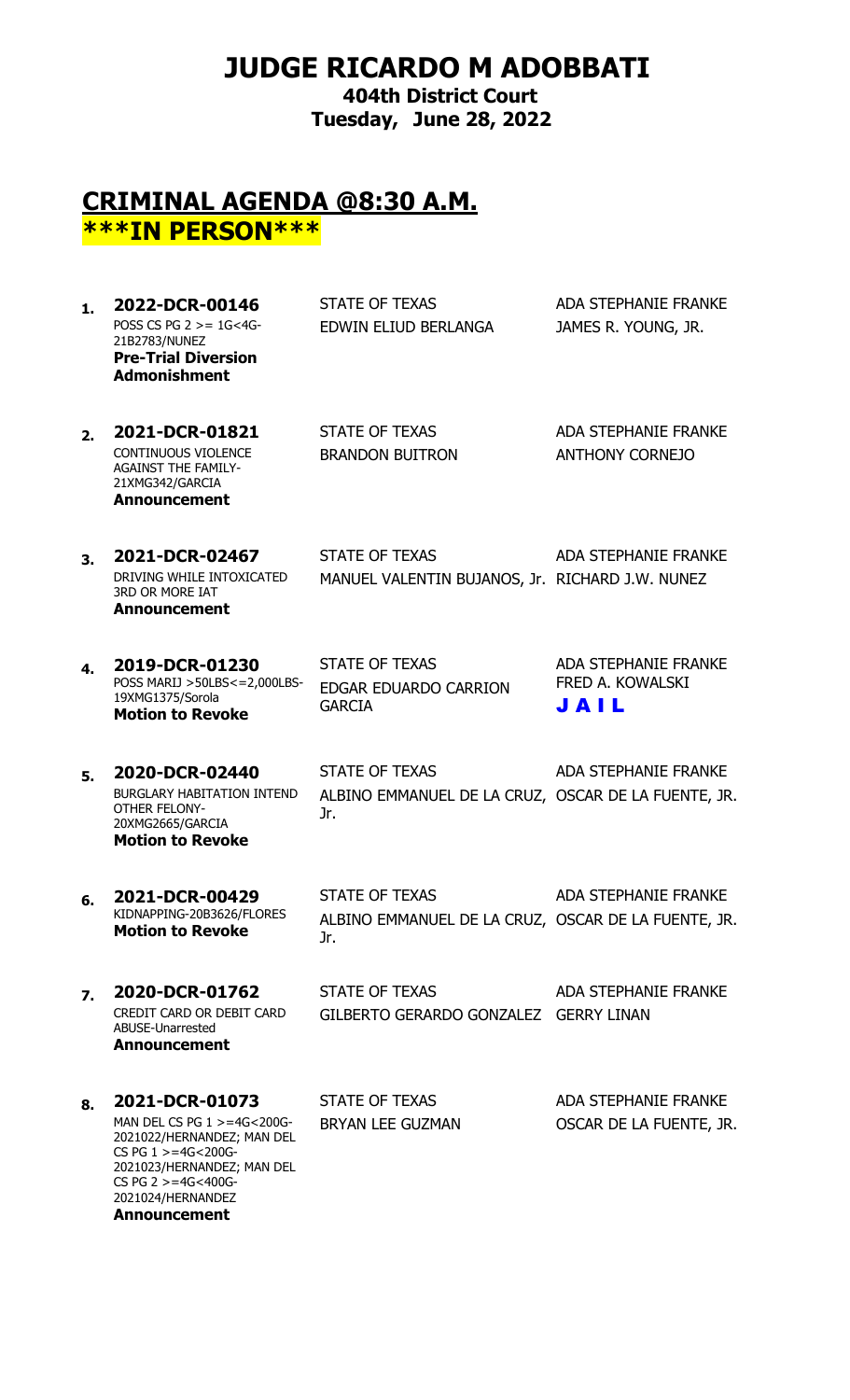| 9. | 2022-DCR-00147<br>POSS CS PG $2 > = 4G < 400G$<br>2021XMG1239/Garcia<br><b>Pre-Trial Diversion</b><br><b>Admonishment</b>                                                                                                         | <b>STATE OF TEXAS</b><br>HENRY GIOVANNY HERNANDEZ       | <b>ADA STEPHANIE FRANKE</b><br><b>ENRIQUE C. JUAREZ</b>     |
|----|-----------------------------------------------------------------------------------------------------------------------------------------------------------------------------------------------------------------------------------|---------------------------------------------------------|-------------------------------------------------------------|
|    | 10. 2021-DCR-00922<br><b>FORGERY FINANCIAL</b><br><b>INSTRUMENT-</b><br>19HAR1649/GARCIA; FORGERY<br>FINANCIAL INSTRUMENT<br><b>Pre-Trial Diversion</b><br><b>Admonishment</b>                                                    | <b>STATE OF TEXAS</b><br><b>JESUS ALBERTO HERNANDEZ</b> | <b>ADA STEPHANIE FRANKE</b><br><b>ENRIQUE C. JUAREZ</b>     |
|    | 11. 2021-DCR-01087<br>ACCIDENT INVOLVING INJURY-<br>A-0129-20/CYGANIEWICZ<br><b>Announcement</b>                                                                                                                                  | <b>STATE OF TEXAS</b><br>Ricardo Marin Hernandez        | <b>ADA STEPHANIE FRANKE</b><br>REYNALDO GARZA III           |
|    | 12. 2021-DCR-01073<br>MAN DEL CS PG $1 > = 4G < 200G$<br>2021020/HERNANDEZ; MAN DEL<br>CS PG $1 > = 4G < 200G$<br>2021026/HERNANDEZ; MAN DEL<br>CS PG $2 > = 4G < 400G$<br>2021017/HERNANDEZ; POSS CS<br>PG 2 < 1G<br><b>Plea</b> | STATE OF TEXAS<br>RAEFEL AARON KASOFSKY                 | <b>ADA STEPHANIE FRANKE</b><br>BENIGNO "TREY" MARTINEZ, III |
|    | 13. 2021-DCR-03032<br>POSS CS PG $2 < 1$ G<br><b>Pre-Trial Diversion</b><br><b>Admonishment</b>                                                                                                                                   | <b>STATE OF TEXAS</b><br>ADIA HURTADO LERMA             | <b>ADA STEPHANIE FRANKE</b><br>ALBERT LEE RODRIGUEZ, III    |
|    | 14. 2019-DCR-02394<br>POSS CS PG 1 <1G-<br>19XMG2152/Rodriguez<br><b>Pre-Trial Diversion</b><br><b>Admonishment</b>                                                                                                               | STATE OF TEXAS<br><b>JOSE ALBERTO MARTINEZ</b>          | <b>ADA STEPHANIE FRANKE</b><br><b>JAVIER AGUIRRE</b>        |
|    | 15. 2016-DCR-02200<br>DRIVING WHILE INTOXICATED<br>3RD OR MORE- 16B1181/Garcia<br><b>Motion to Revoke</b>                                                                                                                         | <b>STATE OF TEXAS</b><br><b>ALDO MEDINA</b>             | <b>ADA STEPHANIE FRANKE</b><br>NOE D. GARZA, JR.            |
|    | 16. 2021-DCR-02323<br>POSS CS PG $2 > = 1$ G<4G-<br>A008321/CYGANIEWICZ<br><b>Plea</b>                                                                                                                                            | STATE OF TEXAS<br>CHRISTOPHER MICHAEL MORA              | <b>ADA STEPHANIE FRANKE</b><br>ROBERT J. LERMA              |
|    | 17. 2021-DCR-02166<br>EVADING ARREST DET W/VEH-<br>20B3955/LERMA<br><b>Pre-Trial Diversion</b><br><b>Admonishment</b>                                                                                                             | <b>STATE OF TEXAS</b><br><b>JOSE LUIS NIETO RUBIO</b>   | <b>ADA STEPHANIE FRANKE</b><br><b>LEE KENNY PEREZ</b>       |
|    | 18. 2020-DCR-01556<br>EVADING ARREST DET W/VEH<br><b>Pre-Trial Diversion</b><br><b>Revocation</b><br><b>STATUS HEARING</b>                                                                                                        | STATE OF TEXAS<br><b>JESUS ANDRES RIVERA</b>            | <b>ADA STEPHANIE FRANKE</b><br>NOE GUILLERMO GONZALEZ       |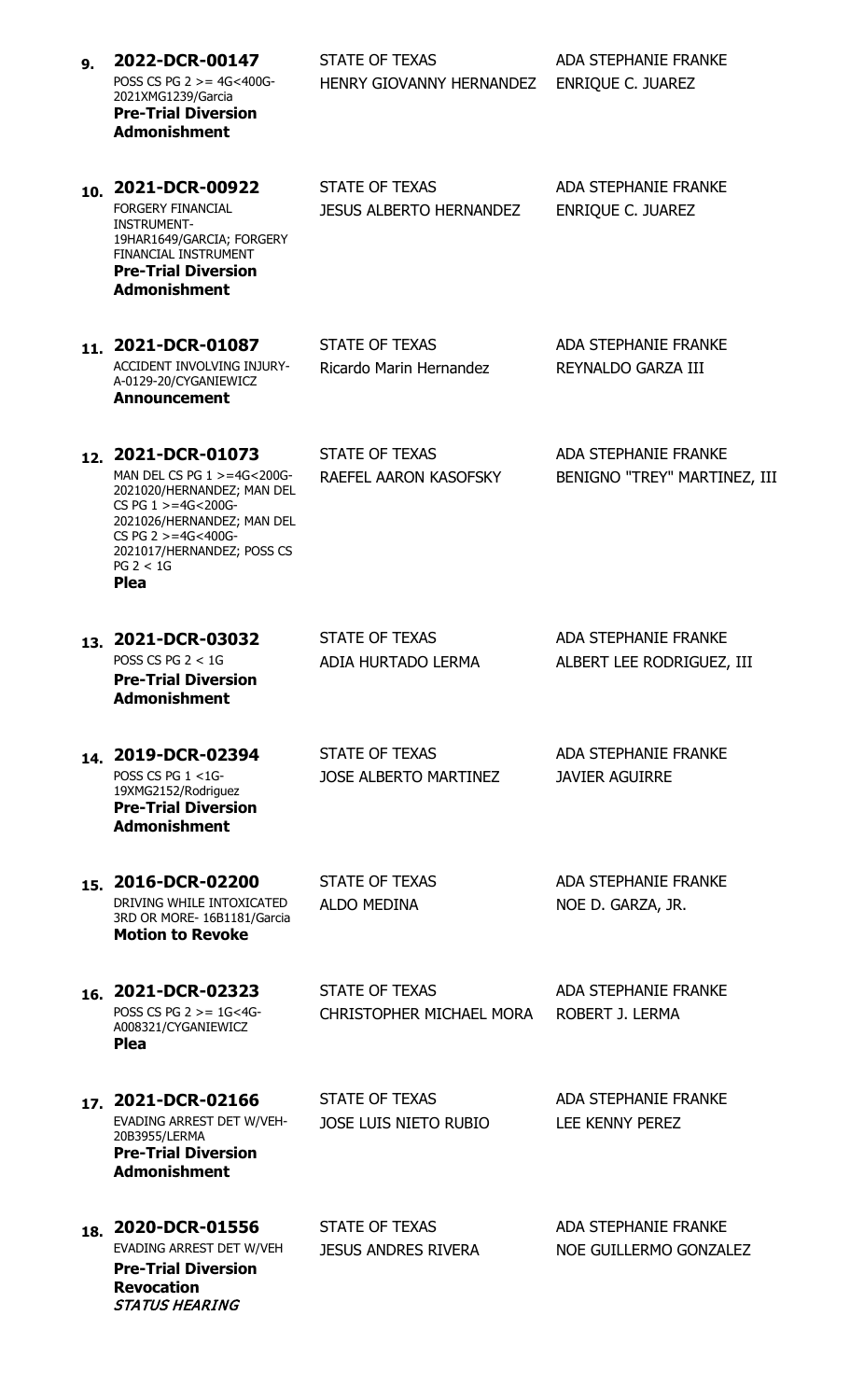|     | 19. 2021-DCR-02775<br>UNAUTH USE OF VEHICLE-                                                         | <b>STATE OF TEXAS</b><br>MIGUEL ALFONSO RUIZ                   | <b>ADA STEPHANIE FRANKE</b><br>NOE D. GARZA, JR. |
|-----|------------------------------------------------------------------------------------------------------|----------------------------------------------------------------|--------------------------------------------------|
|     | 21B2029/NUNEZ<br><b>Announcement</b>                                                                 |                                                                |                                                  |
|     | 20. 2021-DCR-02631                                                                                   | <b>STATE OF TEXAS</b>                                          | <b>ADA STEPHANIE FRANKE</b>                      |
|     | POSS CS PG $1 > = 1$ G<4G-<br>21B1160/DIEZ                                                           | MIGUEL ALFONSO RUIZ                                            | NOE D. GARZA, JR.                                |
|     | <b>Announcement</b>                                                                                  | Defendant has an active warrant on this case. FTA on 04/27/22. |                                                  |
|     | 21. 2021-DCR-02170                                                                                   | <b>STATE OF TEXAS</b>                                          | <b>ADA STEPHANIE FRANKE</b>                      |
|     | ASSAULT PEACE OFFICER/JUDGE-<br>21HAR551/Garcia<br><b>Pre-Trial Diversion</b><br><b>Admonishment</b> | NICOLAS MICHAEL TELLEZ                                         | <b>JOHN T. BLAYLOCK</b>                          |
|     | 22. 2021-DCR-01711                                                                                   | <b>STATE OF TEXAS</b>                                          | <b>ADA STEPHANIE FRANKE</b>                      |
|     | POSS CS PG 1 >=1G<4G-<br>21B0719/Flores<br><b>Pre-Trial Diversion</b><br><b>Admonishment</b>         | EUGENIO VALDEZ, III                                            | <b>ISMAEL HINOJOSA</b>                           |
|     | 23. 2017-DCR-01148                                                                                   | <b>STATE OF TEXAS</b>                                          | <b>ADA STEPHANIE FRANKE</b>                      |
|     | <b>BURGLARY OF BUILDING-</b><br>17B1499/Decoss<br><b>Status Hearing</b>                              | MIKE VALDIVIEZ                                                 | ALBERT LEE RODRIGUEZ, III                        |
|     | 24. 2022-DCR-00277                                                                                   | <b>STATE OF TEXAS</b>                                          | <b>ADA STEPHANIE FRANKE</b>                      |
|     | POSS CS PG $2 < 1$ G-<br>2021XMG1483/LIMAS<br><b>Pre-Trial Diversion</b><br><b>Admonishment</b>      | JOHNTHAN BLUE ZAMARRIPA                                        | JAMES R. YOUNG, JR.                              |
| 25. | 2022-DCR-00407                                                                                       | <b>STATE OF TEXAS</b>                                          | <b>ADA STEPHANIE FRANKE</b>                      |
|     | SEXUAL ASSAULT-<br>21B2118/NUNEZ; SEXUAL<br><b>ASSAULT</b><br><b>Announcement</b>                    | <b>ANDRES ZANDATE</b>                                          | FRED A. KOWALSKI                                 |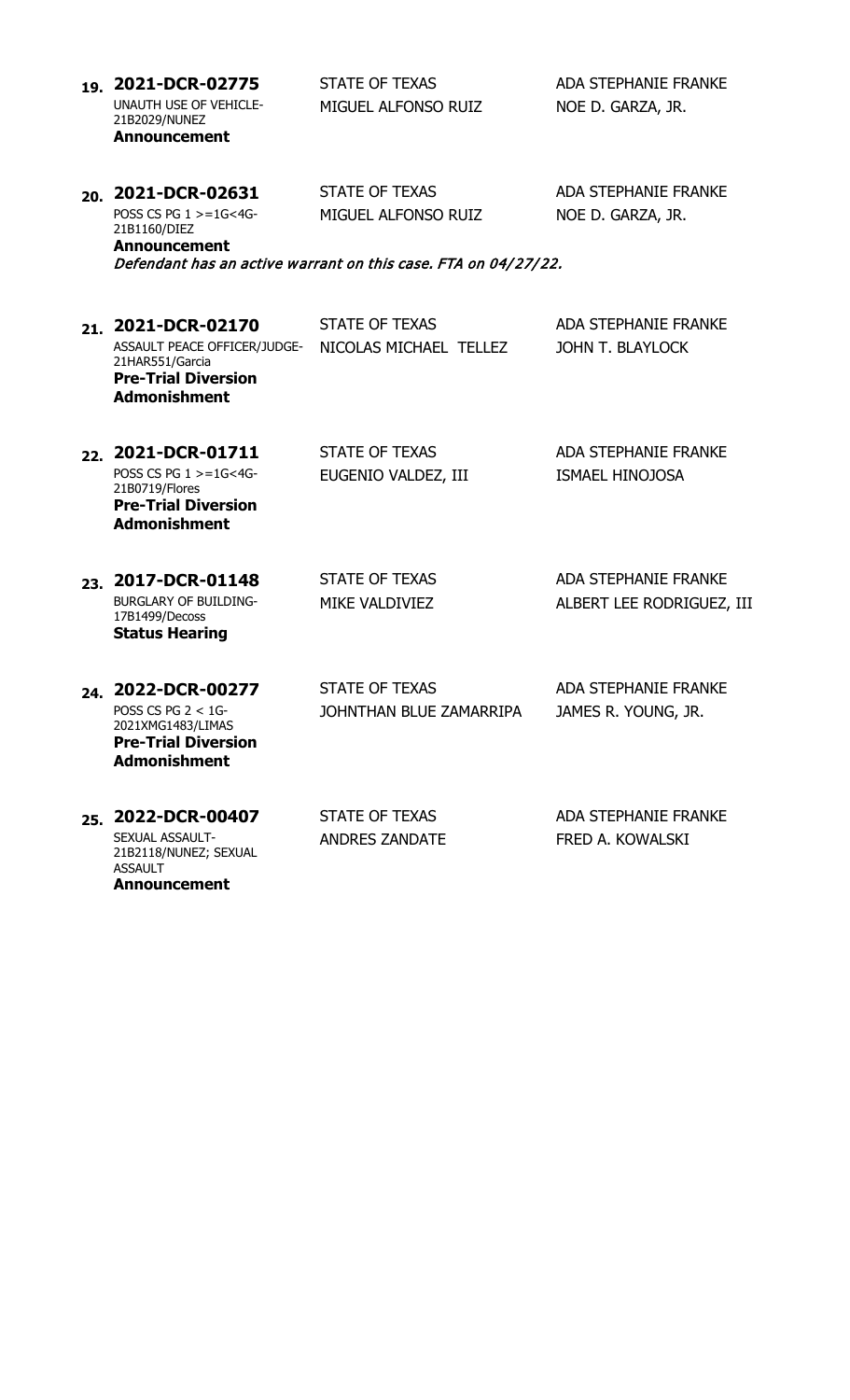# **JUDGE RICARDO M ADOBBATI**

**404th District Court Tuesday, June 28, 2022**

### **MOTION TO SUPPRESS @1:30 P.M. \*\*\*IN PERSON\*\*\***

**1. 2022-DCR-00292** STATE OF TEXAS ADA STEPHANIE FRANKE<br>ROBBERY **FATIMA DELACRUZ** ALBERTO GARCIA **Motion to Suppress**

FATIMA DELACRUZ ALBERTO GARCIA